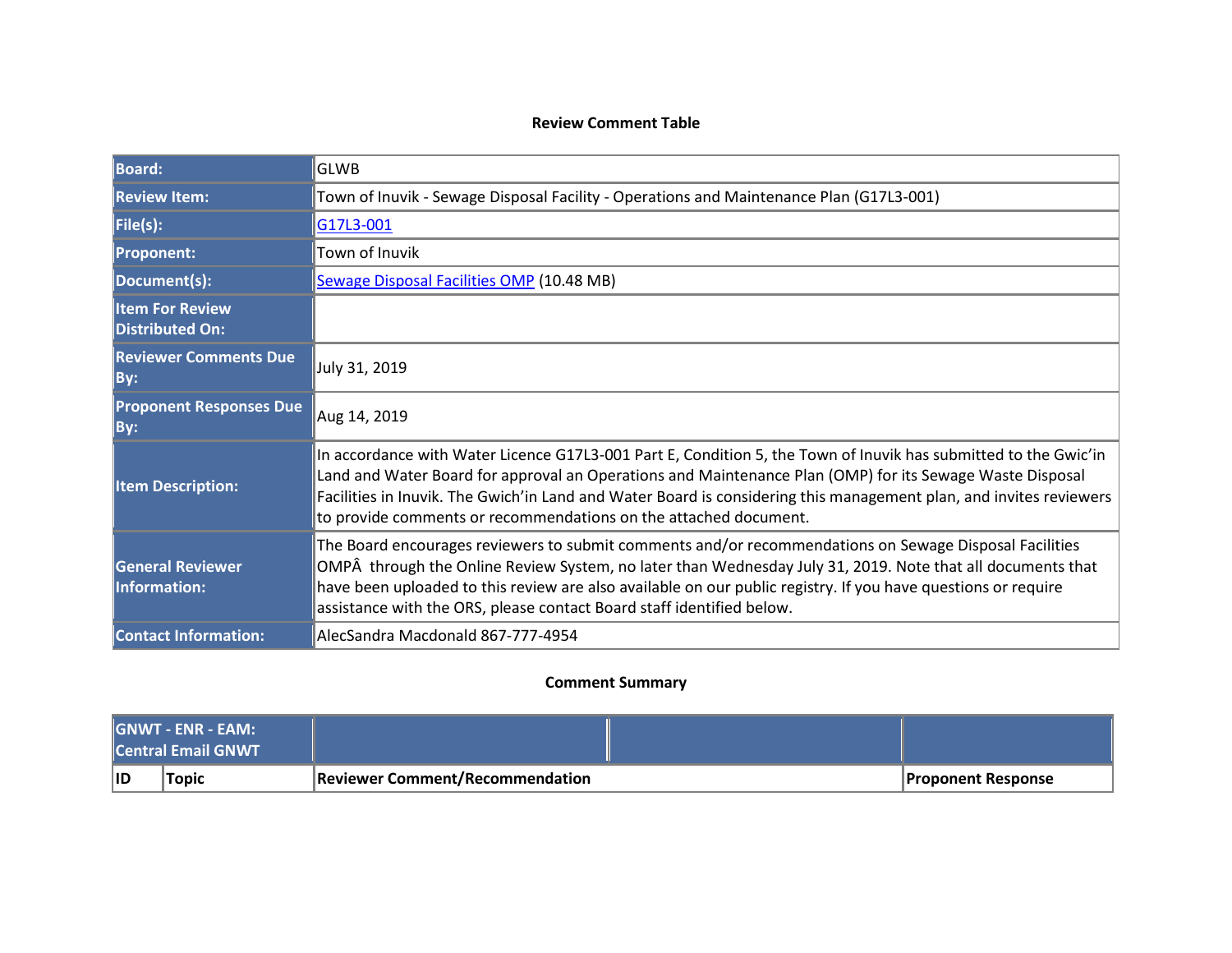| 3                                                                                                               | <b>General File</b>                          | <b>Comment (doc) ENR Letter with Comments, Recommendations and Attachment</b><br><b>Recommendation</b>                                                                                                                                                                                                                                                                                                                                                                                                                                                                                                                                                                                                                                                                                                                                                                                                                                                                                                                                                                                               |  |
|-----------------------------------------------------------------------------------------------------------------|----------------------------------------------|------------------------------------------------------------------------------------------------------------------------------------------------------------------------------------------------------------------------------------------------------------------------------------------------------------------------------------------------------------------------------------------------------------------------------------------------------------------------------------------------------------------------------------------------------------------------------------------------------------------------------------------------------------------------------------------------------------------------------------------------------------------------------------------------------------------------------------------------------------------------------------------------------------------------------------------------------------------------------------------------------------------------------------------------------------------------------------------------------|--|
| 4                                                                                                               | <b>General File</b>                          | Comment (doc) Attachment: & nbsp; NWT Detailed Community Report - Inuvik<br>(2011) ECCC-AWWG - 2)<br>Recommendation                                                                                                                                                                                                                                                                                                                                                                                                                                                                                                                                                                                                                                                                                                                                                                                                                                                                                                                                                                                  |  |
| 1                                                                                                               | Topic: Influent<br><b>Wastewater Quality</b> | <b>Comment</b> A wastewater monitoring program was conducted in Inuvik by<br>Environment and Climate Change Canada (ECCC) in June and September 2011.<br>Following their visit, ECCC prepared a 'Detailed Community Report' providing<br>quality results for influent wastewater, sludge, effluent from the secondary cell, as<br>well as results at one point along the outlet creek and to represent wetland<br>reference point. While Section 5 of the SDF O&M plan specifies that wastewater is<br>not tested prior to entering the sewage lagoon (which aligns with the requirements<br>of the G17L3-001 water licence), available data may be used to inform section 5 of<br>the SDF O&M Plan template on quality of raw (influent) wastewater quality<br>discharged at the Inuvik SDF.<br>Recommendation 1) It is recommended that the Town reference the Detailed<br>Community Report from ECCC (attached) which provides useful information that<br>may be utilized to improve the document, such as in Section 5 (Influent) of the<br>current SDF O&M Plan, or else as deemed appropriate. |  |
| 2                                                                                                               | Topic: SDF O&M<br>Plan, Version 4            | Comment ENR notes that a first Sewage Treatment Facility O&M Plan version was<br>submitted in 1982 (by Associated Engineering Services Ltd), a second in 1994 (by<br>Reid Crowther and Partners Ltd), and a third version in 2010 incorporating minor<br>changes from the 1994 version. As such, it would appear that the current version of<br>the SDF O&M Plan may be representing the fourth version.<br>Recommendation 1) ENR recommends that the revision history provided in page 2<br>be updated to reflect all previous versions of the document previously submitted.<br>In the same token, ENR also recommends that the current SDF O&M Plan version<br>be identified as SDF O&M Version 4.0.                                                                                                                                                                                                                                                                                                                                                                                              |  |
| <b>Gwich'in Renewable</b><br><b>Resources Board: Staff</b><br><b>Gwichin Renewable</b><br><b>Resource Board</b> |                                              |                                                                                                                                                                                                                                                                                                                                                                                                                                                                                                                                                                                                                                                                                                                                                                                                                                                                                                                                                                                                                                                                                                      |  |